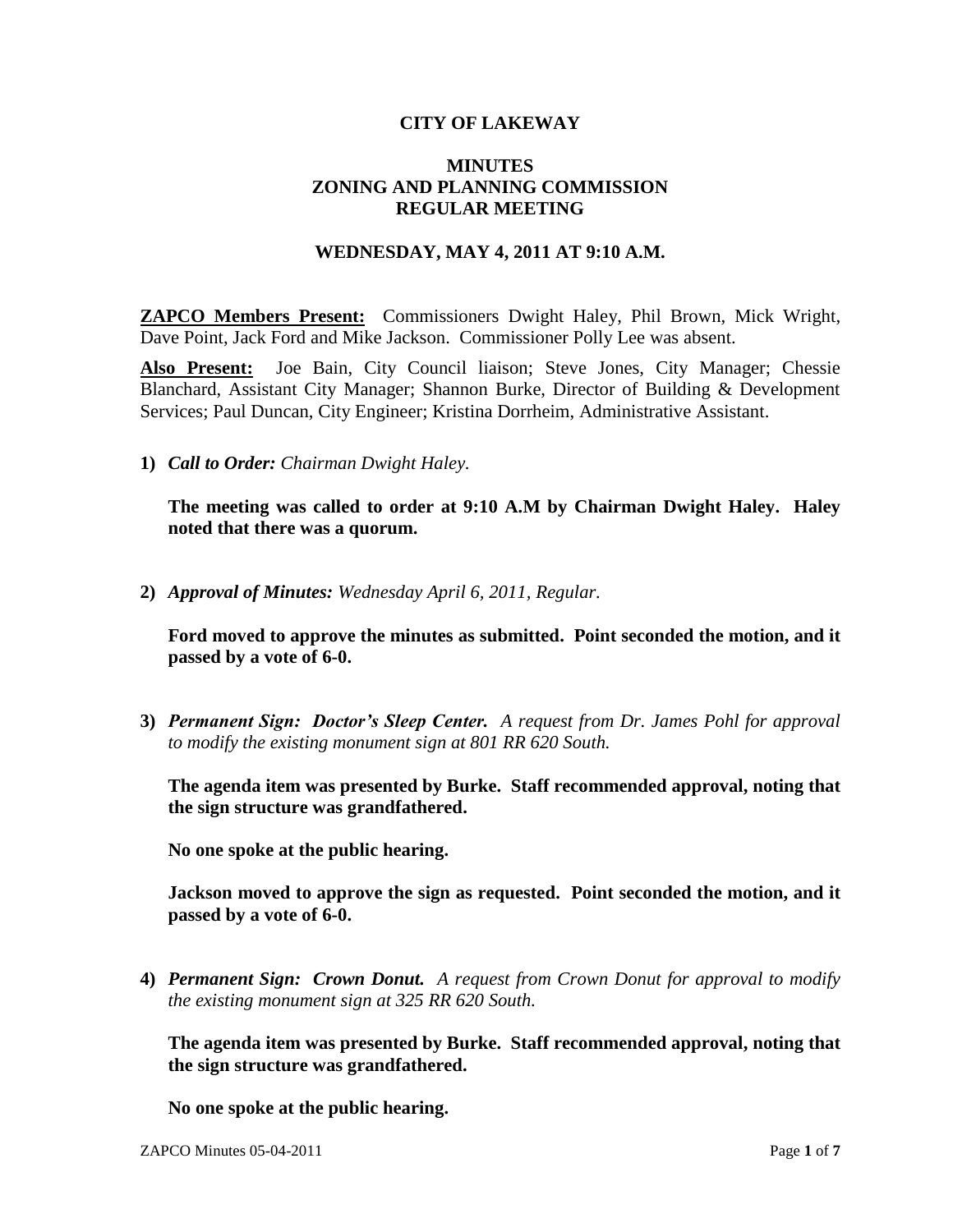**Point moved to approve the sign as requested. Ford seconded the motion, and it passed by a vote of 6-0.**

**5)** *Permanent Sign: Imagine Center. A request from Eric Oler for approval to modify the existing monument sign at 911 RR 620 North.*

**The agenda item was presented by Burke. Staff recommended approval.**

**No one spoke at the public hearing.**

**Ford moved to approve the sign as requested. Jackson seconded the motion, and it passed by a vote of 6-0.**

- **6)** *Annexation Program. Consider proposed annexation by the City of Lakeway of the following areas:*
	- *The subdivision known as The Overlook at Pawnee Pass, located along Pawnee Pass north of Flint Rock Road;*
	- *The subdivision known as The Bluffs of Flint Rock, located along Flint Rock Road between Tonkawa Trail West and Pawnee Pass;*
	- *Lot 1 of the subdivision known as Palomba Addition No. 2, located along Flint Rock Road east of Tonkawa Trail West;*
	- *A 4.06 acre tract along and west of Pawnee Pass, north of and adjacent to the Bluffs of Flint Rock;*
	- *A 5.7 acre tract east of and adjacent to Lot 1, Palomba Addition No. 2;*
	- *Waterfront and submerged areas along the northern edge of the City; and*
	- *The area known as North Brooks Hollow Road, located along Brooks Hollow Road north of the intersection of Brooks Hollow Road and Robin Dale Drive.*

**The agenda item was presented by Blanchard. Staff recommended annexation of all of the areas listed on the agenda.**

**Haley opened the public hearing for the waterfront and submerged area. Steve Cokins, David Marcum and Tommy Cokins spoke at the public hearing.**

**Point moved to recommend approval of the proposed annexation of this area. Ford seconded the motion, and it passed by a vote of 6-0.**

**Haley opened the public hearing for the Overlook at Pawnee Pass area. Rick Pitts and Bill Thomas spoke at the public hearing and stated that they had no objection to the annexation. They both expressed a desire for the city to improve Flint Rock Road and Pawnee Pass.**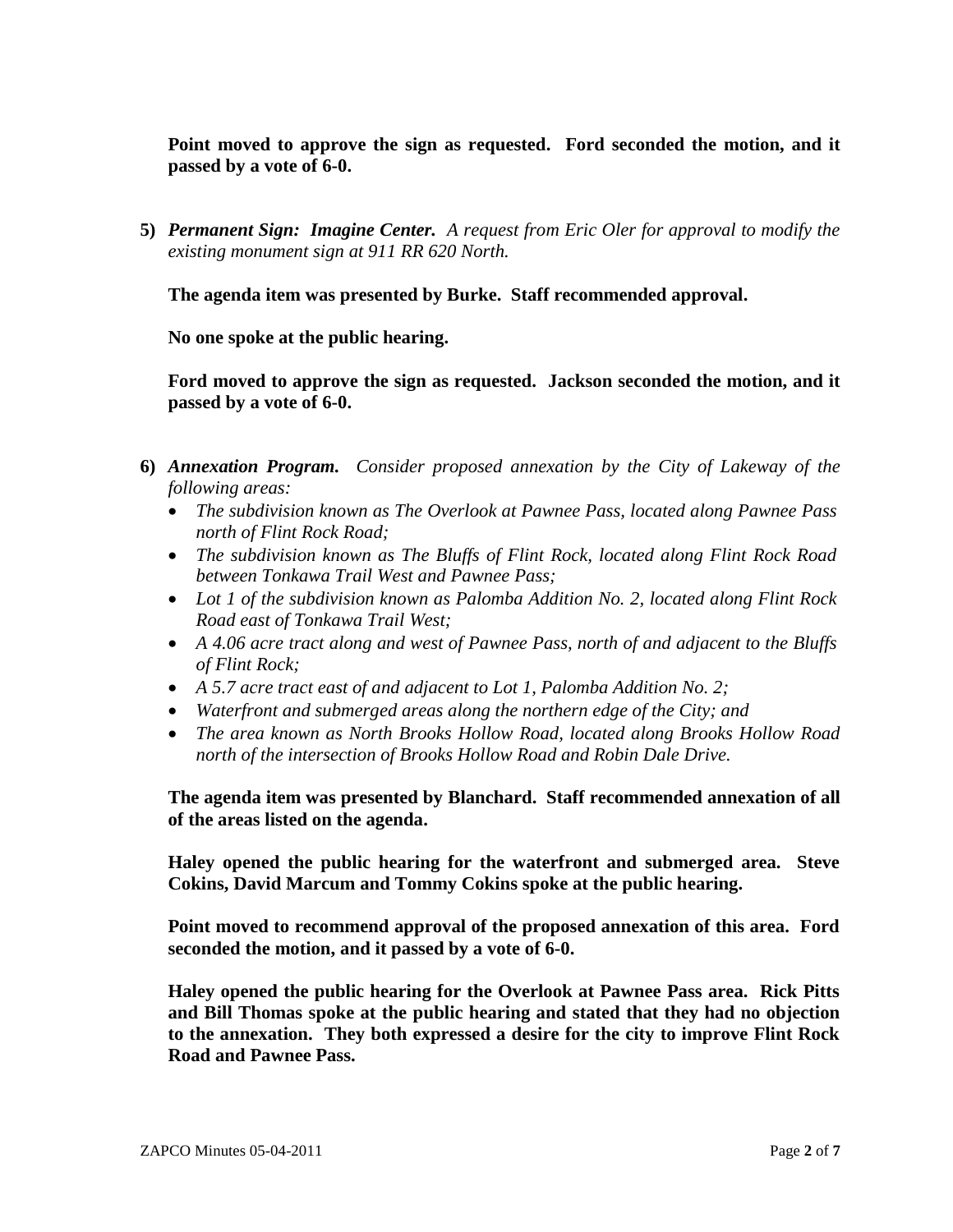**Wright moved to recommend approval of the proposed annexation of this area. Ford seconded the motion, and it passed by a vote of 6-0.**

**Haley opened the public hearing for the remaining areas on the agenda (The Bluffs of Flint Rock and surrounding properties) with the exception of North Brooks Hollow. No one spoke at the public hearing.**

**Wright moved to recommend approval of the proposed annexation of these areas. Ford seconded the motion, and it passed by a vote of 5-1, with Point opposing.**

**Haley recessed the meeting at 10:00 and reconvened the meeting at 10:10.** 

**Haley opened the public hearing for the North Brooks Hollow area. The following individuals spoke in opposition to the annexation:**

- **Brenda Gerland (810 Brooks Hollow)**
- **Ken Norman (812 Brooks Hollow)**
- **Scott Trimm (1113, 1234 Brooks Hollow)**
- **Anita Cokins (805 Brooks Hollow)**
- **Austin Bauer (810 Brooks Hollow)**
- **Greg Vagshenian (114 Crestview)**
- **Lance Morgan (208 Finn)**
- **Tom Keel (808 Brooks Hollow)**
- **Tony Dell'Abate (408 Seawind)**
- **Doug Strubar (815 Brooks Hollow)**
- **Lauren Strubar (815 Brooks Hollow)**
- **Margaret Ryan (1204 Brooks Hollow)**
- **Kim McGee (1205 Brooks Hollow)**
- **Erik Eastburn (1205 Brooks Hollow)**
- **Joe Bailey (802 Brooks Hollow)**
- **John Logsdon (1105 Brooks Hollow)**
- **Steve Cokins (805 Brooks Hollow)**
- **David Marcum (1219 Brooks Hollow)**
- **Layton Searight (1105 Brooks Hollow)**
- **Tommy Cokins**

**Wright stated that he did not believe that North Brooks Hollow was "donut hole" that needed to be annexed. He also stated that it did not make sense to annex this area and not Graveyard Point.**

**Point stated that the City should not annex these 18 homeowners against their will.**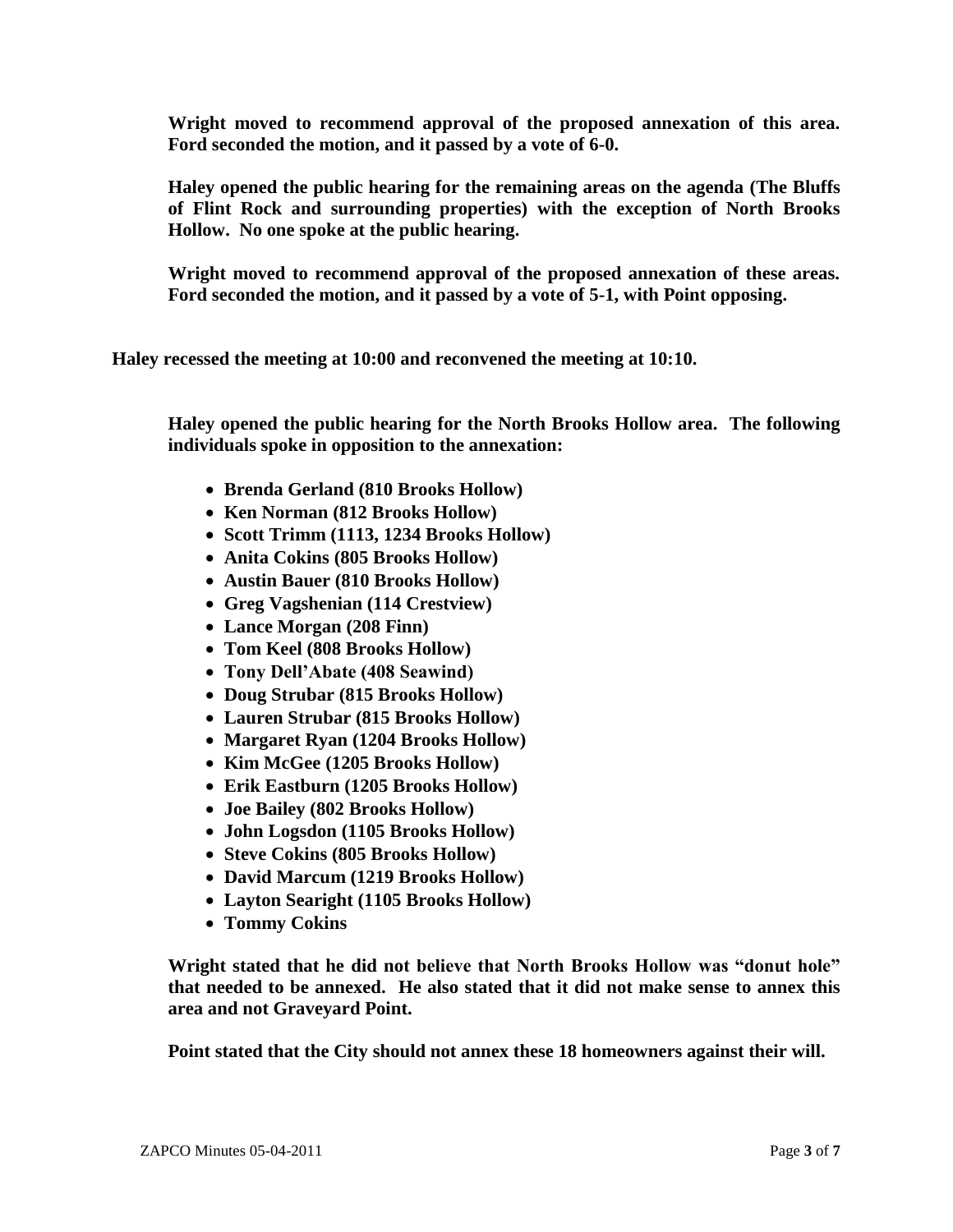**Ford asked for clarification on what would be grandfathered. Blanchard noted that the uses and structures would be grandfathered but nuisance type issues would not.**

**Jackson clarified that an existing business in this residential area would not be able to expand under city regulations. He stated that he was impressed with the community's solidarity and organization and noted that \$36,000 in expected tax revenue was not much.**

**Point moved to recommend against the proposed annexation of this area. Wright seconded the motion, and it passed by a vote of 6-0.**

**Haley recessed the meeting at 11:25 and reconvened the meeting at 11:30. Commissioner Jackson left the meeting during the break.**

**7)** *Special Use Permit: Rough Hollow Yacht Club. A request from Rough Hollow Yacht Club, Ltd., the owner of the Rough Hollow Yacht Club located at 108 Yacht Club Cove (Rough Hollow, Section 11, Lot 1), for a Special Use Permit to conduct weddings and similar events at that location.*

**This item was postponed.**

**8)** *Special Use Permit: All-Ways Storage. A request from All-Ways Self Storage, LP, the owner of All-Ways Self Storage located at 15402 Kollmeyer Drive (Wooten Estates, Lot 1), for an extension to the existing Special Use Permit authorizing the storage facilities at that location.*

**The agenda item was presented by Burke. Staff recommended approval of the requested extension.**

**No one spoke at the public hearing.**

**Ford moved to recommend approval of the requested extension. Wright seconded the motion, and it passed by a vote of 5-0.**

**9)** *Zoning Change: Lakeway Highlands Mail Kiosk. A request from RHDP, Ltd., the owner of 315 Peninsula Way (Lakeway Highlands Phase 1, Section 3, Block A, Lot 159), for approval to change the zoning of the lot from GB (Greenbelt) to R-3 (Single Family Residential – Zero Lot Line – Modified) to accommodate a mail kiosk and associated parking.*

**The agenda item was presented by Burke. Staff recommended approval noting that the lot was not connected to any existing or proposed greenbelt trails.**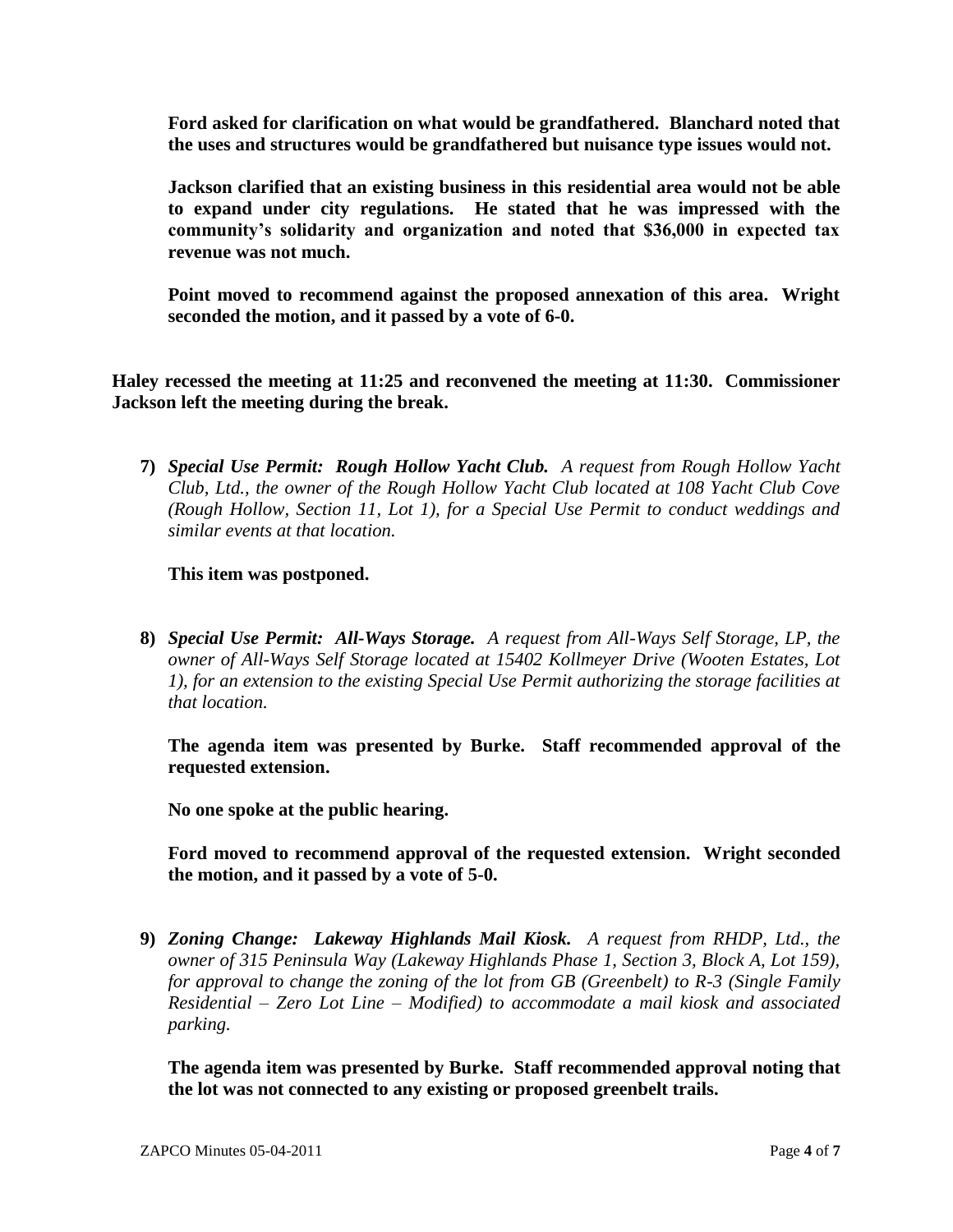**No one spoke at the public hearing.**

**Point moved to recommend approval of the requested zoning change. Ford seconded the motion, and it passed by a vote of 5-0.**

**10)***Annexation: Rough Hollow Section 7 Greenbelt. A request from Las Ventanas Land Partners, Ltd., the owner of approximately 7.86 acres located west of Rough Hollow Drive and southwest of Canyon Turn Trail for annexation of the property.*

**The agenda item was presented by Burke. Staff recommended approval noting that this property should have been annexed many years ago along with the rest of Rough Hollow.**

**No one spoke at the public hearing.**

**Ford moved to recommend approval of the requested annexation. Point seconded the motion, and it passed by a vote of 5-0.**

**11)** *Original Zoning: Rough Hollow Section 7 Greenbelt. A request from Las Ventanas Land Partners, Ltd., the owner of approximately 7.86 acres located west of Rough Hollow Drive and southwest of Canyon Turn Trail for original zoning of GB (Greenbelt) for the property.*

**The agenda item was presented by Burke. Staff recommended approval.**

**No one spoke at the public hearing.**

**Wright moved to recommend approval of the requested zoning. Ford seconded the motion, and it passed by a vote of 5-0.**

**12)***Final Plat: Rough Hollow Section 7 Greenbelt. A request from Las Ventanas Land Partners, Ltd., the owner of approximately 7.86 acres located west of Rough Hollow Drive and southwest of Canyon Turn Trail for approval of the final plat for the property.*

**The agenda item was presented by Burke. Staff recommended approval.**

**No one spoke at the public hearing.**

**Wright asked the property owner, Haythem Dawlett, when the public would be granted access to the greenbelt. Dawlett responded that the trail planning was still in progress.**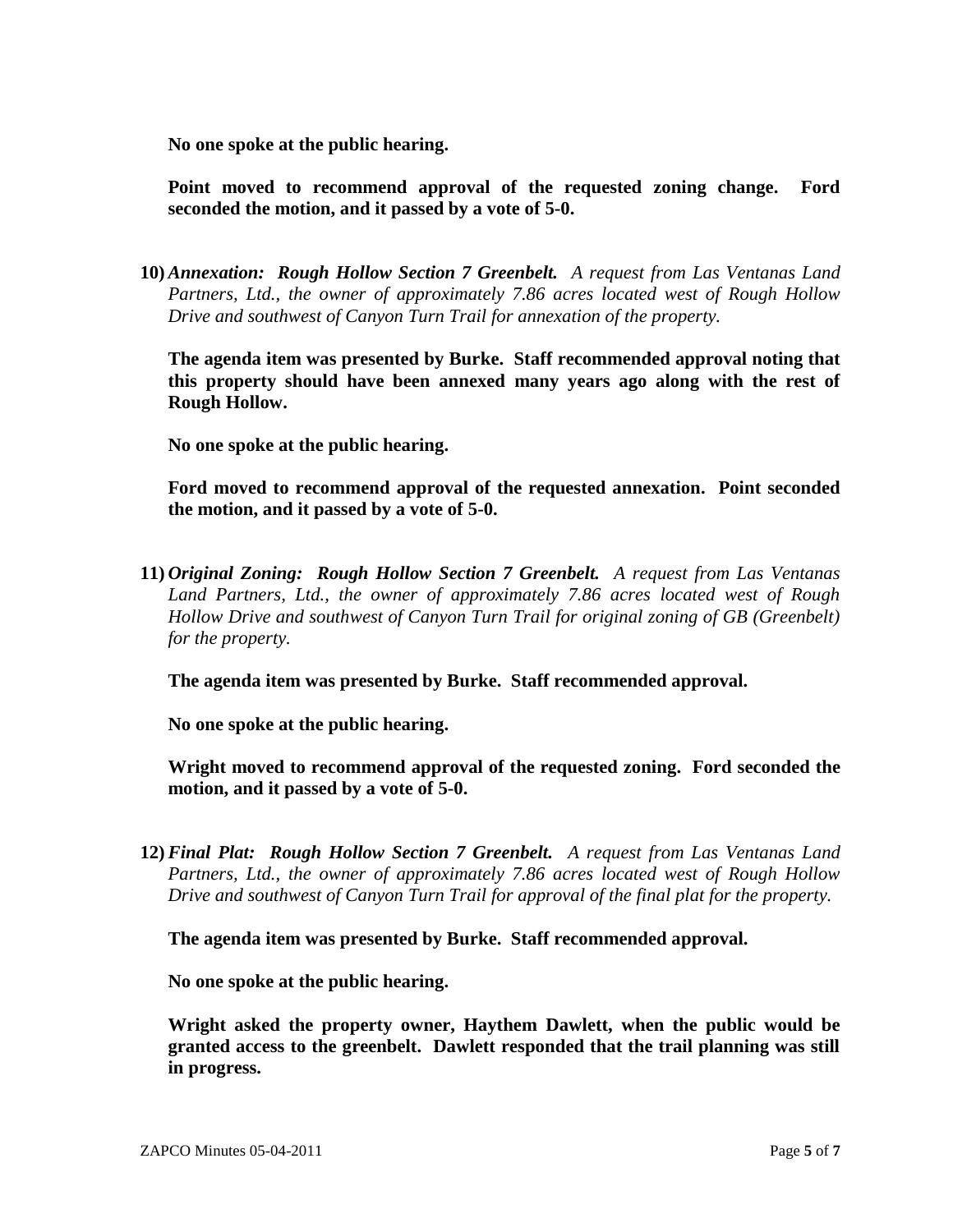**Ford moved to recommend approval of the proposed final plat. Wright seconded the motion, and it passed by a vote of 5-0.**

**13)** *Zoning Change: Rough Hollow Section 1 and Section 5 Greenbelts. A request from Las Ventanas Land Partners, Ltd., the owner of two tracts of land totaling approximately 18.663 acres located along Highlands Boulevard and Rough Hollow Drive (Rough Hollow Section 5A, Lot 359A, and Rough Hollow Section 1, Block A, Lot 27A), for approval of a change in zoning of the tracts from R-3 (Single Family Residential – Zero Lot Line – Modified) to GB (Greenbelt) to accommodate greenbelt use..*

**The agenda item was presented by Burke. Staff recommended approval noting that these tracts should have been zoned Greenbelt when they were first annexed.**

**No one spoke at the public hearing.**

**Point moved to recommend approval of the requested zoning change. Ford seconded the motion, and it passed by a vote of 5-0.**

**14)** *Sign Ordinance Amendment. Discussion of a requested amendment to the Sign Ordinance related to off-site model home directional signs.*

**The agenda item was presented by Burke. Staff explained where builder directional signs could be placed in Lakeway Highlands under the Development Agreement, and proposed an alternative that would utilize existing off-site model home directional signs.**

**Ford asked if allowing off-site builder directional signs would lead to a proliferation of these kinds of signs. Burke responded that the proposal would only allow these signs in subdivisions with 100 or more lots.**

**Brown asked if this would lead to the placement of additional signs in Lakeway Highlands or if the builder directional statements would be placed on existing signs only. Burke responded that the number of signs in this category would be subject to ZAPCO approval and that the developer only wanted to use existing signs.**

**No one spoke at the public hearing and no action was taken.**

**15)** *Subdivision and Site Development Amendments. Proposed amendments to the Subdivision and Site Development chapter of the City of Lakeway Code of Ordinances pertaining to landscaping, impervious cover, streets, and other matters pertaining thereto.*